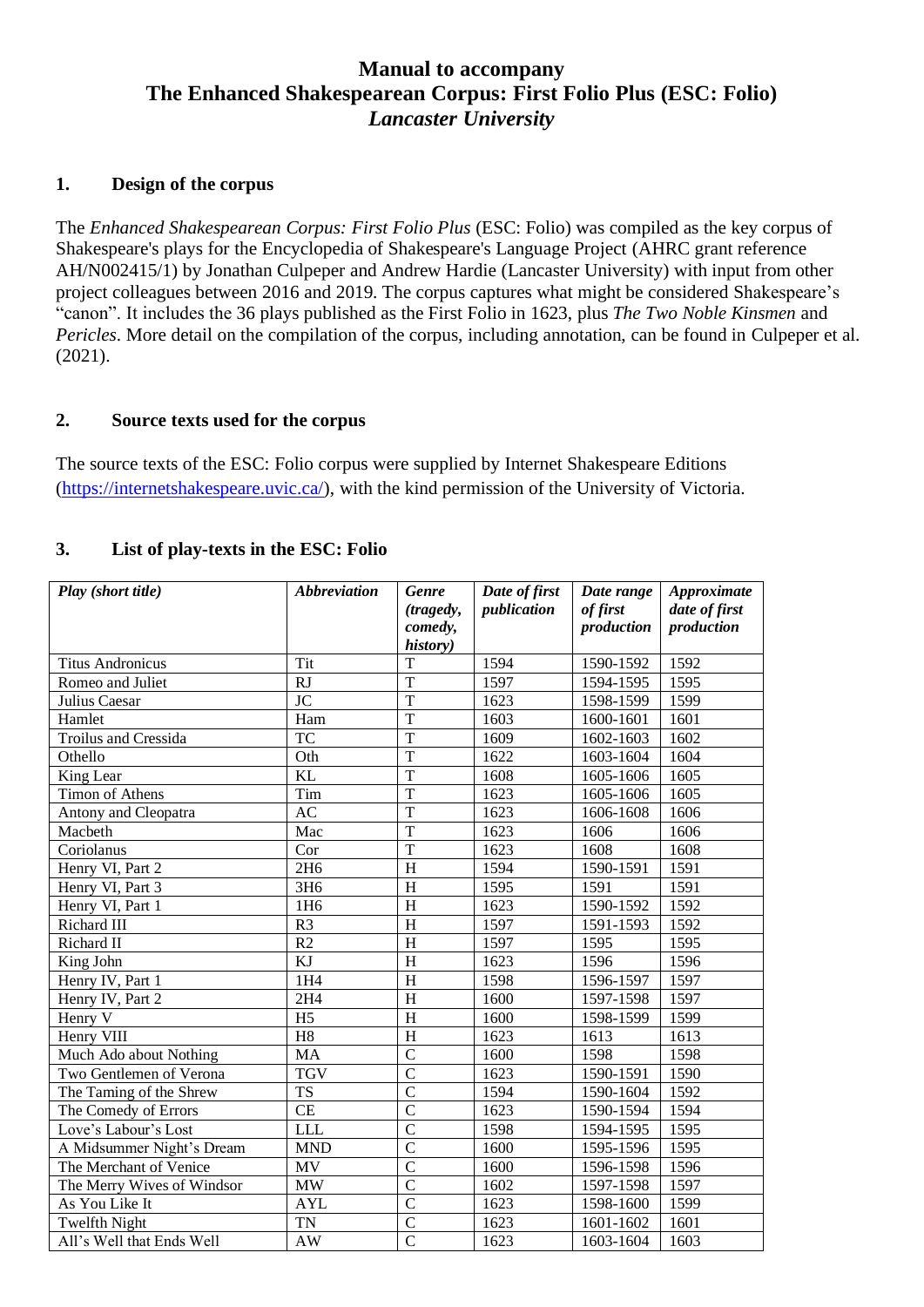| Measure for Measure   | <b>MM</b>  | 1623 | 1603-1604 | 1603 |
|-----------------------|------------|------|-----------|------|
| Pericles              | Per        | 1609 | 1606-1608 | 1608 |
| The Winter's Tale     | WT         | 1623 | 1609-1611 | 1609 |
| Cymbeline             | Cvm        | 1623 | 1608-1611 | 1610 |
| The Tempest           | Tem        | 1623 | 1611      | 1611 |
| The Two Noble Kinsmen | <b>TNK</b> | 1634 | 1613-1614 | 1613 |

\*Dates of first production and first publication are from the Database of Early English Playbooks (DEEP): <http://deep.sas.upenn.edu/>

## **4. Mark-up and annotation format**

The ESC: Folio texts are marked up and annotated with XML tags (see Bray et al. 2008; Hardie 2014). Each utterance is marked with an opening speaker ID tag and a close tag. One attribute of the speaker ID tag is the speaker label in its original format in the text. Original format speaker labels are often inconsistent in historical play-texts, so the speaker ID tags also contain a speaker ID label assigned by the compilers which remains consistent for that character throughout the play-text. Act and scene boundaries, stage directions, front matter, end matter and paratext, e.g. prologues and epilogues, are also marked with XML tags. Note that this kind of tagging, although widely used, may not be compatible or readable by some corpus linguistic software tools.

## **5. Normalisation of spelling variation**

The play-texts in the ESC: Folio have undergone normalisation (regularisation) of Early Modern English spelling variation. This was done with the help of the software tool VARD 2 (see [http://ucrel.lancs.ac.uk/vard/about/\)](http://ucrel.lancs.ac.uk/vard/about/) running in manual (word-by-word) mode (it can on most occasions suggest regularisation options in order of likelihood, from which the human operator approves a selection). The spelling normalisation is designed to improve the usability of the play-texts with corpus tools, as it improves the prospects for orthographic matching of word-forms.

## **6. Grammatical tagging**

The play-texts in the ESC: Folio have also been annotated with grammatical part-of-speech tags using a customised version of the Constituent Likelihood Automatic Word-tagging System (CLAWS; see Leech et al. 1994; [http://ucrel.lancs.ac.uk/claws/\)](http://ucrel.lancs.ac.uk/claws/). CLAWS tags are alphanumerical codes in square brackets which correspond to over 200 part of speech classifications (CLAWS tagset version 6 was used; see [http://ucrel.lancs.ac.uk/claws6tags.html\)](http://ucrel.lancs.ac.uk/claws6tags.html). For example, [JJ] denotes an adjective, [NN] a noun and [VV] a verb. In addition, every word was manually checked for accuracy at the highest level of the tag (e.g. a word tagged NN1 and another NN2 were both checked that the initial 'N' (i.e. noun) is correct).

### **7. Semantic tagging**

The play-texts in the ESC: Folio have also been annotated for semantic meaning, using the UCREL Semantic Analysis System (USAS; Rayson et al. 2004) in the Wmatrix suite of corpus linguistic software tools (Rayson 2008). USAS assigns a semantic category label (in the form of an alphanumeric tag) to each word, using a taxonomy of 232 categories of meaning grouped into 21 main semantic fields (see further http://ucrel.lancs.ac.uk/usas/). Although USAS has been successfully used for semantic analysis of historical texts, it should be noted that the USAS semantic classification system was developed for late 20th century English. Some Early Modern English words no longer in use may be unfamiliar to the tool and therefore wrongly classified. Furthermore, some word meanings may have changed between the time the plays originated and the late 20th century, again potentially resulting in errors in semantic classification.